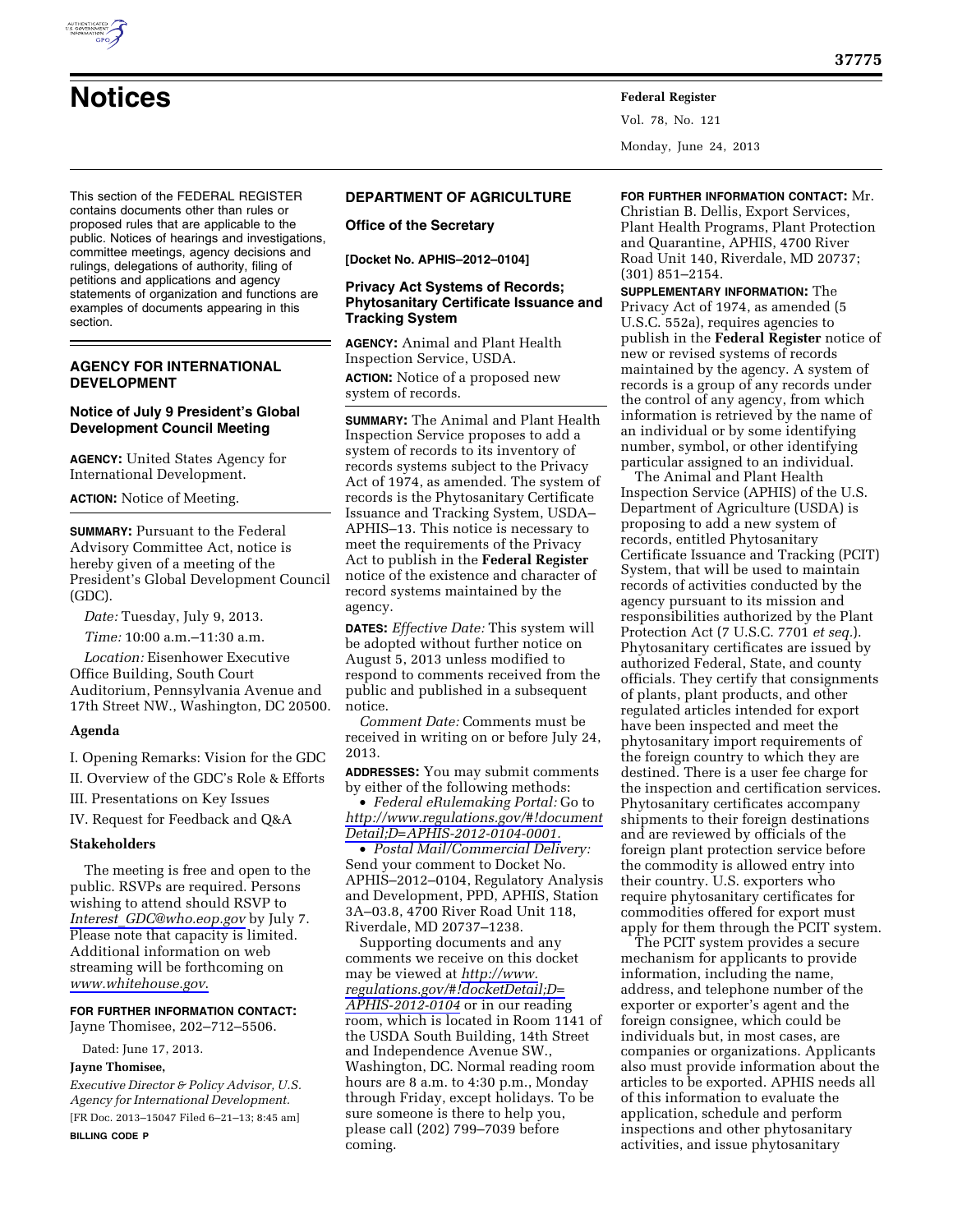certificates. Authorized Federal, State, and county certification officials enter data into the PCIT system regarding inspections, any required treatments, and other phytosanitary activities. The PCIT system also maintains information on user fees paid and accrued, although the system does not contain any financial information about applicants.

Applicants can use the PCIT system not only to apply for phytosanitary certificates, but also to check the status of their applications, view user fees accrued and paid, and track the status of phytosanitary certification. Foreign government officials can use the PCIT system to quickly verify the authenticity of a phytosanitary certificate.

APHIS may routinely share data in the PCIT system with State and county government officials who provide phytosanitary inspection services on behalf of the Federal Government. They use the information to evaluate applications; schedule and perform inspections and related phytosanitary activities; generate phytosanitary certificates; investigate complaints by a foreign country that a commodity for which a phytosanitary certificate was issued does not meet the country's phytosanitary requirements; and evaluate program quality and effectiveness. APHIS may also share data with certain Federal agencies, pursuant to the International Trade Data System Memorandum of Understanding, consistent with the receiving agency's authority to collect information pertaining to transactions in international trade. APHIS may also share data about an application for phytosanitary certificate with the foreign government involved with the import.

Other routine uses of this information include releases related to investigations pertaining to violations of law or related to litigation. A complete listing of the routine uses for this system is included in the description of the system presented below.

## **Report on New System of Records**

A report on the new system of records, required by 5 U.S.C. 552a(r), as implemented by Office of Management and Budget Circular A–130, has been sent to the Chairman, Committee on Homeland Security and Governmental Affairs, United States Senate; the Chairman, Committee on Oversight and Government Reform, House of Representatives; and the Administrator, Office of Information and Regulatory

Affairs, Office of Management and Budget.

## **Thomas J. Vilsack,**

*Secretary.* 

## **System name:**

Phytosanitary Certificate Issuance and Tracking (PCIT) System, USDA–APHIS– 13.

# **SECURITY CLASSIFICATION:**  None.

# **SYSTEM LOCATION:**

The system resides at USDA's National Information Technology Center (NITC) in Kansas City, MO. Back-up files are maintained in Riverdale, MD.

### **CATEGORIES OF INDIVIDUALS COVERED BY THE SYSTEM:**

Individuals covered by the system include Federal, State, and county officials who issue phytosanitary certificates and exporters, exporters' agents, and foreign consignees.

### **CATEGORIES OF RECORDS IN THE SYSTEM:**

Records may include applications for phytosanitary export certification and information about related inspections, treatments, other phytosanitary activities, and phytosanitary certificates issued. These records include names, addresses, and telephone numbers of exporters, exporters' agents, and foreign consignees, and names, office addresses, and telephone numbers of Federal, State, and county officials who issue phytosanitary certificates. Records may also include information on user fees paid and accrued, although the system does not contain any financial information about applicants.

# **AUTHORITY FOR MAINTENANCE OF THE SYSTEM:**

The Plant Protection Act (7 U.S.C. 7701 *et seq.*).

#### **PURPOSE(S):**

The PCIT system is a secure system for applying for, evaluating, tracking the status of, and issuing phytosanitary certificates for plants, plant products, and other regulated articles intended for export.

#### **ROUTINE USES OF RECORDS MAINTAINED IN THE SYSTEM, INCLUDING CATEGORIES OF USERS AND THE PURPOSES OF SUCH USES:**

In addition to those disclosures generally permitted under 5 U.S.C. 552a(b) of the Privacy Act, records maintained in the system may be disclosed outside USDA as follows:

(1) To certain State and county government regulatory officials to evaluate applications; schedule and perform inspections and related phytosanitary activities; generate

phytosanitary certificates; investigate complaints about noncompliance with phytosanitary requirements; and evaluate program quality and effectiveness;

(2) To certain Federal agencies, pursuant to the International Trade Data System Memorandum of Understanding, consistent with the receiving agency's authority to collect information pertaining to transactions in international trade;

(3) To certain foreign governments concerning applications for phytosanitary certificates involving that country;

(4) To the appropriate agency, whether Federal, State, local, or foreign, charged with responsibility of investigating or prosecuting a violation of law or of enforcing, implementing, or complying with a statute, rule, regulation, or order issued pursuant thereto, of any record within this system when information available indicates a violation or potential violation of law, whether civil, criminal, or regulatory in nature, and either arising by general statute or particular program statute, or by rule, regulation, or court order issued pursuant thereto;

(5) To the Department of Justice when: (a) the agency, or any component thereof; or (b) any employee of the agency in his or her official capacity; or (c) any employee of the agency in his or her individual capacity where the Department of Justice has agreed to represent the employee; or (d) the United States, is a party to litigation or has an interest in such litigation, and the use of such records by the Department of Justice is deemed by the agency to be relevant and necessary to the litigation; provided, however, that in each case, the agency determines that disclosure of the records to the Department of Justice is a use of the information contained in the records that is compatible with the purpose for which the records were collected;

(6) For use in a proceeding before a court or adjudicative body before which the agency is authorized to appear, when: (a) the agency, or any component thereof; or (b) any employee of the agency in his or her official capacity; or (c) any employee of the agency in his or her individual capacity where the agency has agreed to represent the employee; or (d) the United States, is a party to litigation or has an interest in such litigation, and the agency determines that use of such records is relevant and necessary to the litigation; provided, however, that in each case, the agency determines that disclosure of the records to the court is a use of the information contained in the records